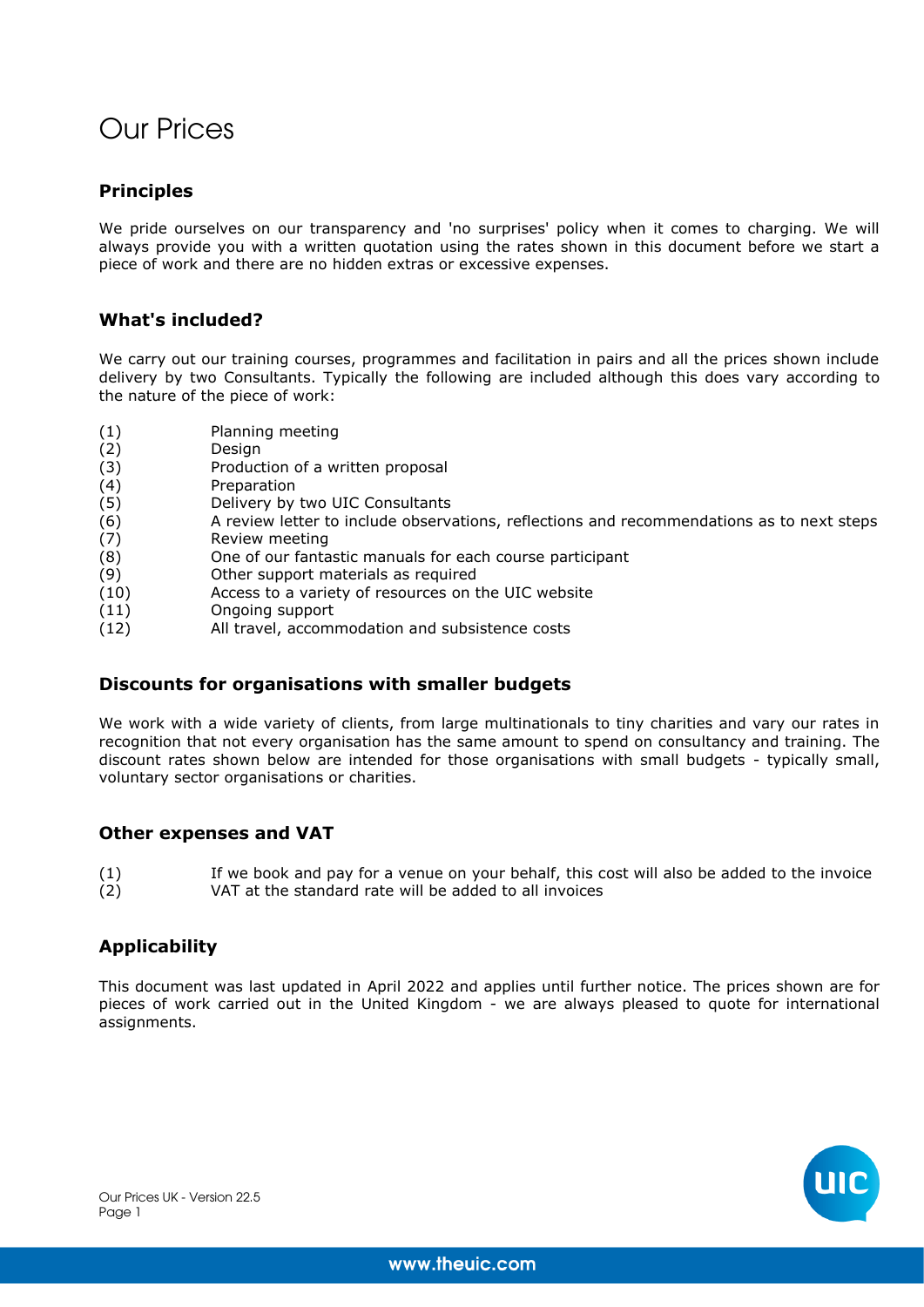# **Training**

|                                                                                           | <b>Standard rate</b> | <b>Discount rate</b> |
|-------------------------------------------------------------------------------------------|----------------------|----------------------|
| <b>Control Your Processes</b><br>2-days. Maximum 12 participants. Manuals included.       | £7200                | £5750                |
| <b>Universal Data Skills</b><br>3-days. Maximum 12 participants. Manuals included.        | £9000                | £6900                |
| <b>Universal Improvement Skills</b><br>3-days. Maximum 12 participants. Manuals included. | £8400                | £6600                |
| <b>Universal Leadership Skills</b><br>3-days. Maximum 12 participants. Manuals included.  | £9000                | £6900                |

# **Programmes**

|                                                                                                                                                              | <b>Standard rate</b> | <b>Discount rate</b> |
|--------------------------------------------------------------------------------------------------------------------------------------------------------------|----------------------|----------------------|
| <b>Facilitator Development Programme</b><br>9-day programme in 3 modules each of 3 days.                                                                     | £25200               | £20700               |
| Maximum 12 participants.<br>Manuals and 'Facilitator kits' included.                                                                                         |                      |                      |
| <b>Organisational Improvement Programme</b><br>12 day programme in 4 modules each of 3 days.<br>Manuals included.                                            | £38400               | £31280               |
| <b>Strategic Improvement Programme</b><br>7-day programme in 3 modules of 3, 2 and 2-days.<br>Attendees should be a natural work group.<br>Manuals included. | £30600               | £22950               |
| <b>Advanced Facilitator Development Programme</b><br>7 day programme in 3 modules of 3, 2 and 2 days.<br>Maximum 12 participants.<br>Manuals included.       | £33600               | £27370               |

# **Refresher training**

|                                                           | <b>Standard rate</b> | <b>Discount rate</b> |
|-----------------------------------------------------------|----------------------|----------------------|
| <b>Facilitator Refresher Training</b>                     | £6000                | £4600                |
| 2-days. Maximum 12 participants. Manual updates included. |                      |                      |
| <b>UIMPROVE Refresher Training</b>                        | £6000                | £4600                |
| 2-days. Maximum 12 participants. Manual updates included. |                      |                      |

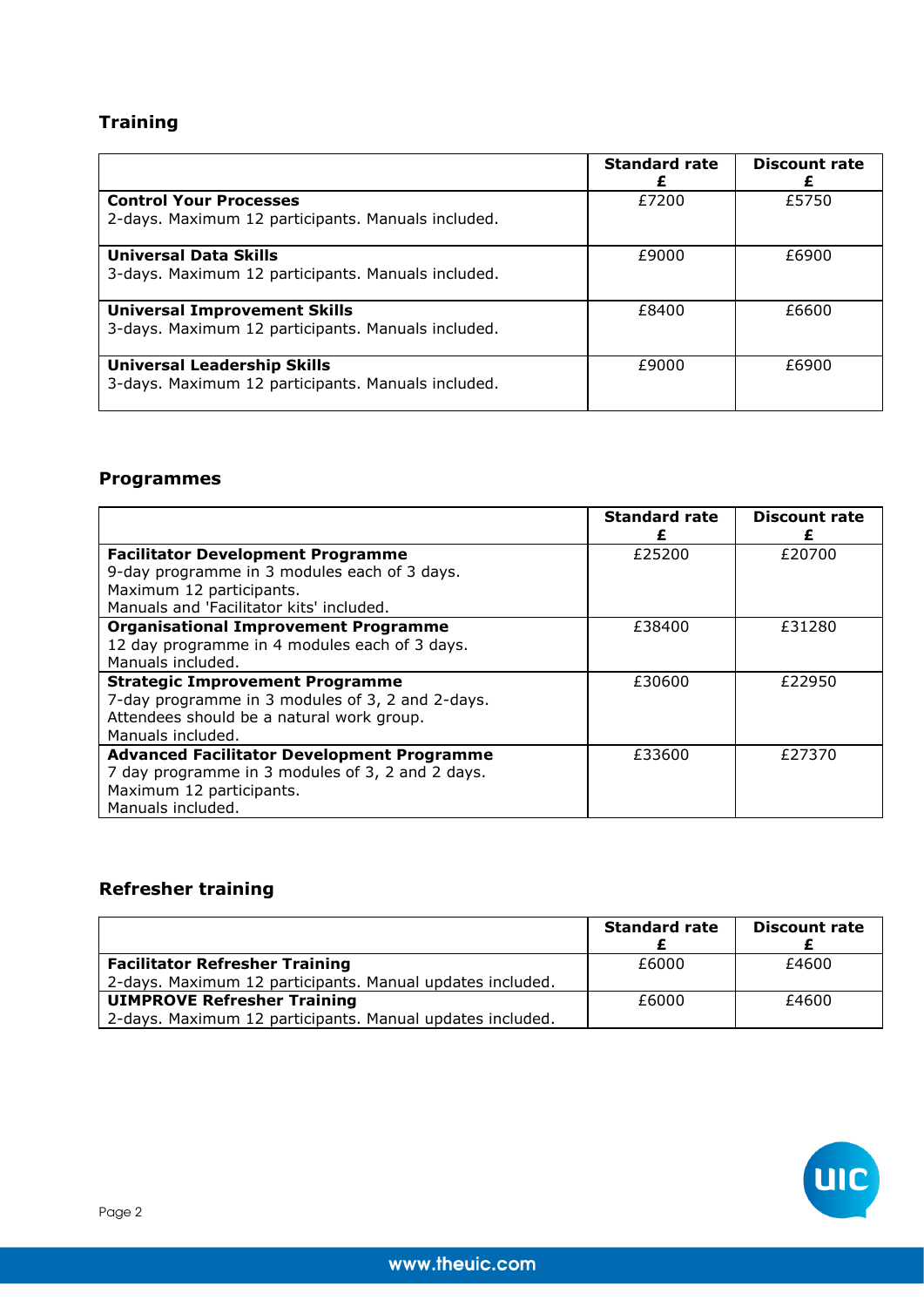### **Facilitation of Strategy Development Events, Strategy Review, Executive Events and Interface Events between organisations**

|                                  | <b>Standard rate</b> | <b>Discount rate</b> |
|----------------------------------|----------------------|----------------------|
| 1, $1\frac{1}{2}$ or 2 day event | £8400                | £6325                |

**Facilitation of Team Events, Interface Events (within an organisation), Leadership Forum, Merged Team Events, Departmental Events, Annual Project Planning, Project Kick-Starts, Process Analysis Events and other Project Events, Routine Operation Events**

|                                  | <b>Standard rate</b> | <b>Discount rate</b> |
|----------------------------------|----------------------|----------------------|
| 1, $1\frac{1}{2}$ or 2 day event | £6600                | £4600                |

### **Consultancy and diagnostic work**

|                     | <b>Standard rate</b> | <b>Discount rate</b> |
|---------------------|----------------------|----------------------|
| Per consultancy day | £1500                | £1250                |

## **Priced individually depending on complexity**

Project Interdependency Events, Staff Surveys.